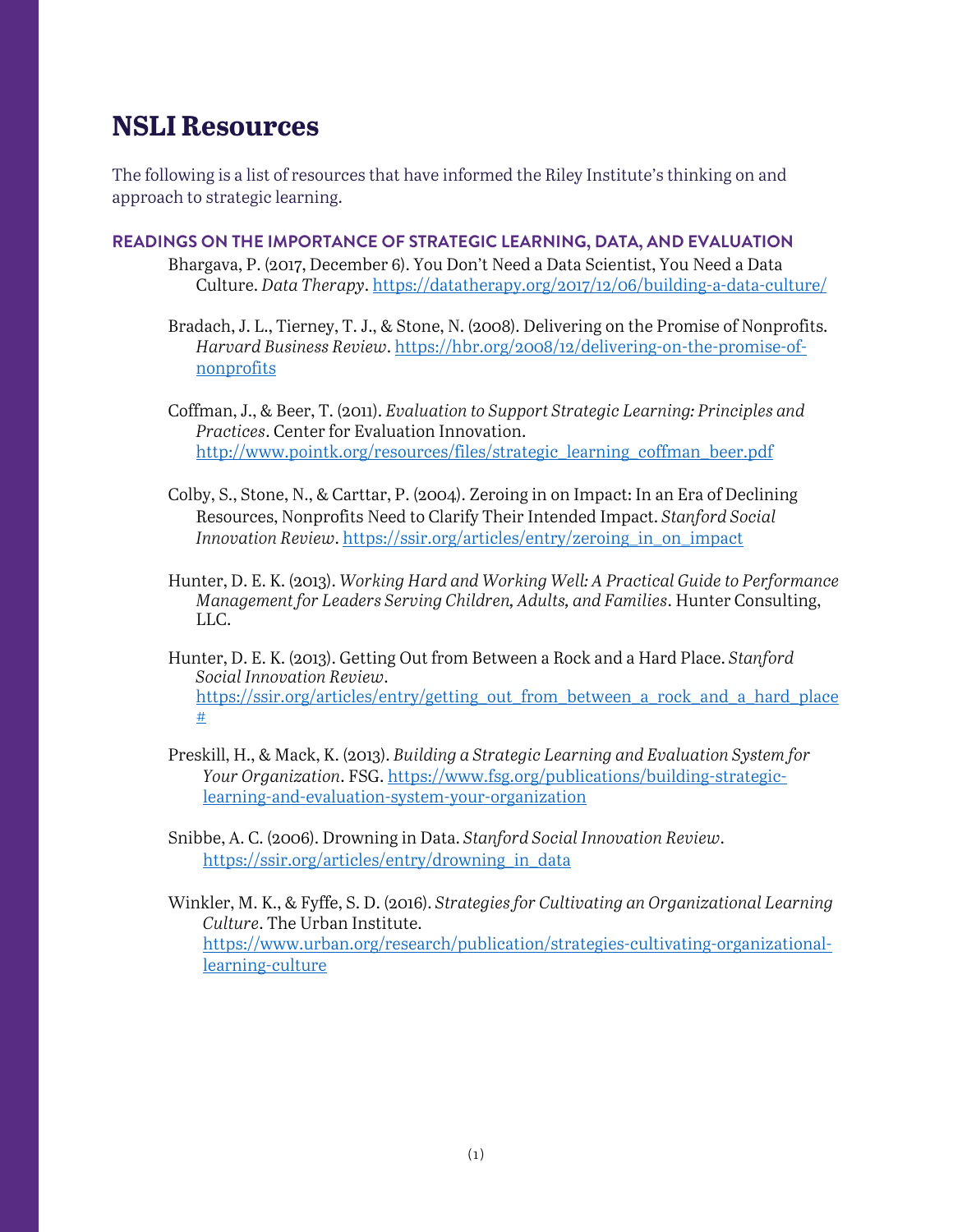#### **EXAMPLES OF COHORT MODELS FOR STRATEGIC LEARNING**

#### Evaluation Capacity Building Initiative

An initiative of the Pew Charitable Trusts to assess and strengthen the impact of Pewfunded organizations on the populations they serve.

 [https://www.pewtrusts.org/en/projects/supporting-the-greater-philadelphia](https://www.pewtrusts.org/en/projects/supporting-the-greater-philadelphia-area/health-and-human-services/evaluation-capacity-building-initiative)[area/health-and-human-services/evaluation-capacity-building-initiative](https://www.pewtrusts.org/en/projects/supporting-the-greater-philadelphia-area/health-and-human-services/evaluation-capacity-building-initiative) 

#### PropelNext

An initiative of the Edna McConnell Clark Foundation designed to enhance the performance of nonprofits serving disadvantaged youth.

PropelNext. (2019). *Becoming a Learning Organization: PropelNext California 2018 Cohort*. [http://www.propelnext.org/wp](http://www.propelnext.org/wp-content/uploads/2019/07/H_C_CA2018_Yr3_FinalRpt-ExecSumm_2019-01.pdf)[content/uploads/2019/07/H\\_C\\_CA2018\\_Yr3\\_FinalRpt-ExecSumm\\_2019-01.pdf](http://www.propelnext.org/wp-content/uploads/2019/07/H_C_CA2018_Yr3_FinalRpt-ExecSumm_2019-01.pdf)

See also:

Taddy-Sandino, S., Gray, M., & Scaturro, D. (2019). Learning Together: Cohort-Based Capacity Building and the Ripple Effects of Collaboration. *The Foundation Review*, *11*(2). [https://scholarworks.gvsu.edu/cgi/viewcontent.cgi?article=1466&context](https://scholarworks.gvsu.edu/cgi/viewcontent.cgi?article=1466&context=tfr)  $=$ tfr

## RISE Partnership

"A tailored program of consultation and training across two years to build program evaluation capacity in Greater Philadelphia organizations." <https://www.scattergoodfoundation.org/do/risepartnership/>

## **GUIDES TO LOGIC MODELS, THEORIES OF CHANGE, AND EVALUATION**

Knowlton, L. W., & Phillips, C. C. (2012). *The Logic Model Guidebook: Better Strategies for Great Results* (2nd ed.). SAGE.

W.K. Kellogg Foundation. (2004). *Using Logic Models to Bring Together Planning, Evaluation, and Action: Logic Model Development Guide*[. http://www.wkkf.org/](http://www.wkkf.org/%20knowledge-center/resources/2006/02/wk-kellogg-foundation-logic-model-development-guide.aspx)  [knowledge-center/resources/2006/02/wk-kellogg-foundation-logic-model](http://www.wkkf.org/%20knowledge-center/resources/2006/02/wk-kellogg-foundation-logic-model-development-guide.aspx)[development-guide.aspx](http://www.wkkf.org/%20knowledge-center/resources/2006/02/wk-kellogg-foundation-logic-model-development-guide.aspx)

W.K. Kellogg Foundation. (2017). *The Step-by-Step Guide to Evaluation: How to Become Savvy Evaluation Consumers*. [http://ww2.wkkf.org/digital/evaluationguide/files/downloads/WKKF\\_StepByStepGui](http://ww2.wkkf.org/digital/evaluationguide/files/downloads/WKKF_StepByStepGuideToEvaluation.pdf) [deToEvaluation.pdf](http://ww2.wkkf.org/digital/evaluationguide/files/downloads/WKKF_StepByStepGuideToEvaluation.pdf)

## **DATA EQUITY**

We All Count

<https://weallcount.com/>

We All Count is a project for and community around increasing equity in data science.